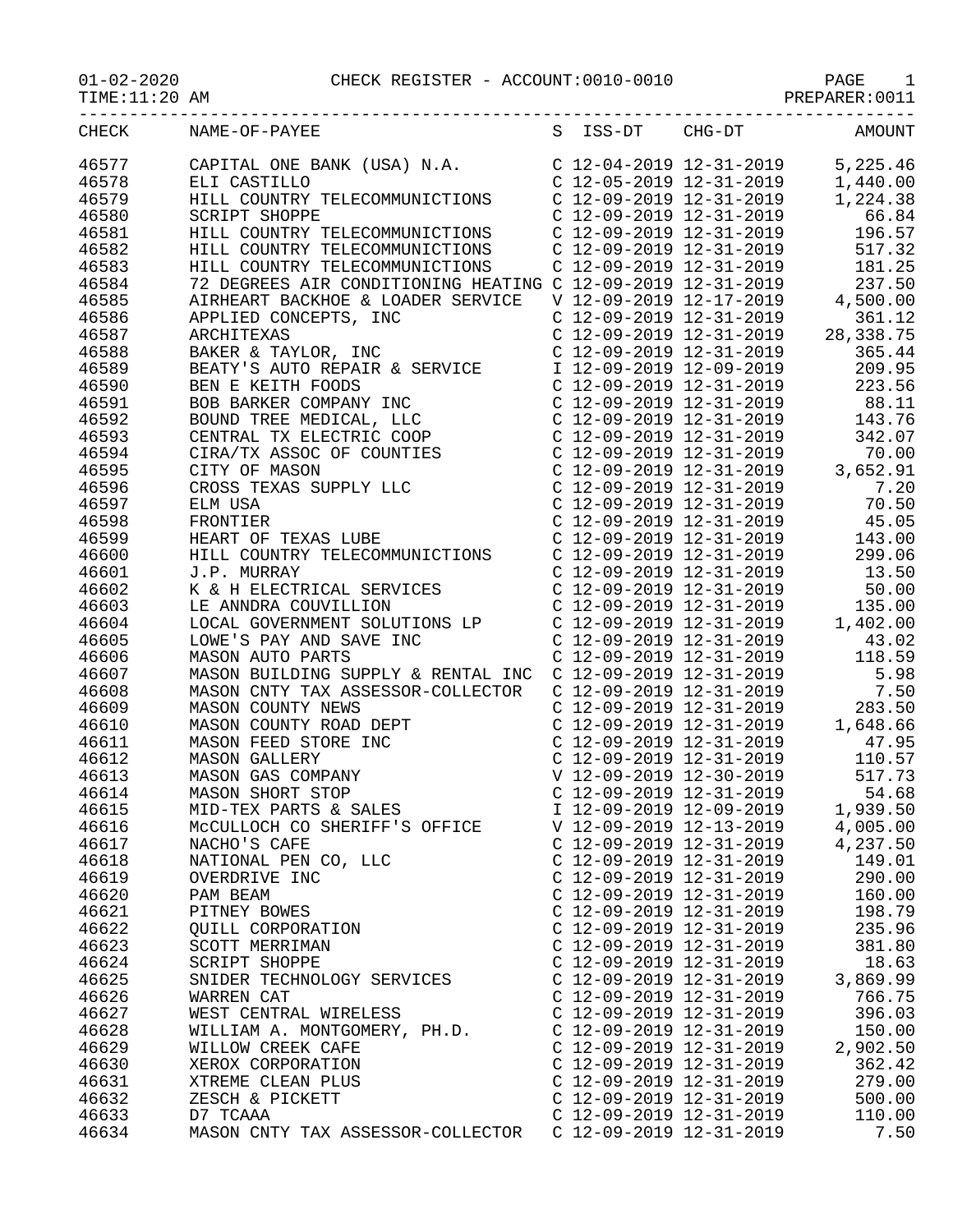01-02-2020 CHECK REGISTER - ACCOUNT:0010-0010 PAGE 2

|--|

|       | CHECK NAME-OF-PAYEE<br>$\begin{tabular}{ l c c c c c} {\bf NAMM} & {\bf NAMM} & {\bf S} & {\bf IS-S-DT} & {\bf C16-D1} & {\bf A000NF} \\ {\bf R1NROLL & {\bf CLEARING ACCONT} & {\bf C12-17-2019} 12-31-2019 & 166, 621.79 \\ {\bf R1L CASTILLD} & {\bf NAMNIS ATRIERART} & {\bf C12-17-2019} 12-31-2019 & 7,752.00 \\ {\bf PSTR & {\bf LAMNIS ATRIERART} & {\bf C12-17-2019} 12-31-20$ |                           |                           | S ISS-DT CHG-DT AMOUNT                                                                                                                                                                                 |
|-------|-----------------------------------------------------------------------------------------------------------------------------------------------------------------------------------------------------------------------------------------------------------------------------------------------------------------------------------------------------------------------------------------|---------------------------|---------------------------|--------------------------------------------------------------------------------------------------------------------------------------------------------------------------------------------------------|
| 46635 |                                                                                                                                                                                                                                                                                                                                                                                         |                           |                           |                                                                                                                                                                                                        |
| 46636 |                                                                                                                                                                                                                                                                                                                                                                                         |                           |                           |                                                                                                                                                                                                        |
|       |                                                                                                                                                                                                                                                                                                                                                                                         |                           |                           |                                                                                                                                                                                                        |
| 46637 |                                                                                                                                                                                                                                                                                                                                                                                         |                           |                           |                                                                                                                                                                                                        |
| 46638 |                                                                                                                                                                                                                                                                                                                                                                                         |                           |                           |                                                                                                                                                                                                        |
| 46639 |                                                                                                                                                                                                                                                                                                                                                                                         |                           |                           |                                                                                                                                                                                                        |
| 46640 |                                                                                                                                                                                                                                                                                                                                                                                         |                           |                           |                                                                                                                                                                                                        |
| 46641 |                                                                                                                                                                                                                                                                                                                                                                                         |                           |                           |                                                                                                                                                                                                        |
| 46642 |                                                                                                                                                                                                                                                                                                                                                                                         |                           |                           |                                                                                                                                                                                                        |
| 46643 |                                                                                                                                                                                                                                                                                                                                                                                         |                           |                           |                                                                                                                                                                                                        |
| 46644 |                                                                                                                                                                                                                                                                                                                                                                                         |                           |                           |                                                                                                                                                                                                        |
| 46645 |                                                                                                                                                                                                                                                                                                                                                                                         |                           |                           |                                                                                                                                                                                                        |
|       |                                                                                                                                                                                                                                                                                                                                                                                         |                           |                           |                                                                                                                                                                                                        |
| 46646 |                                                                                                                                                                                                                                                                                                                                                                                         |                           |                           |                                                                                                                                                                                                        |
| 46647 |                                                                                                                                                                                                                                                                                                                                                                                         |                           |                           |                                                                                                                                                                                                        |
| 46648 |                                                                                                                                                                                                                                                                                                                                                                                         |                           |                           |                                                                                                                                                                                                        |
| 46649 |                                                                                                                                                                                                                                                                                                                                                                                         |                           |                           |                                                                                                                                                                                                        |
| 46650 |                                                                                                                                                                                                                                                                                                                                                                                         |                           |                           |                                                                                                                                                                                                        |
| 46651 |                                                                                                                                                                                                                                                                                                                                                                                         |                           |                           |                                                                                                                                                                                                        |
| 46652 |                                                                                                                                                                                                                                                                                                                                                                                         |                           |                           |                                                                                                                                                                                                        |
| 46653 |                                                                                                                                                                                                                                                                                                                                                                                         |                           |                           |                                                                                                                                                                                                        |
| 46654 |                                                                                                                                                                                                                                                                                                                                                                                         |                           |                           |                                                                                                                                                                                                        |
|       |                                                                                                                                                                                                                                                                                                                                                                                         |                           |                           |                                                                                                                                                                                                        |
| 46655 |                                                                                                                                                                                                                                                                                                                                                                                         |                           |                           |                                                                                                                                                                                                        |
| 46656 |                                                                                                                                                                                                                                                                                                                                                                                         |                           |                           |                                                                                                                                                                                                        |
| 46657 |                                                                                                                                                                                                                                                                                                                                                                                         |                           |                           |                                                                                                                                                                                                        |
| 46658 |                                                                                                                                                                                                                                                                                                                                                                                         |                           |                           |                                                                                                                                                                                                        |
| 46659 |                                                                                                                                                                                                                                                                                                                                                                                         |                           |                           |                                                                                                                                                                                                        |
| 46660 |                                                                                                                                                                                                                                                                                                                                                                                         |                           |                           |                                                                                                                                                                                                        |
| 46661 |                                                                                                                                                                                                                                                                                                                                                                                         |                           |                           |                                                                                                                                                                                                        |
| 46662 |                                                                                                                                                                                                                                                                                                                                                                                         |                           |                           |                                                                                                                                                                                                        |
| 46663 |                                                                                                                                                                                                                                                                                                                                                                                         |                           |                           |                                                                                                                                                                                                        |
|       |                                                                                                                                                                                                                                                                                                                                                                                         |                           |                           |                                                                                                                                                                                                        |
| 46664 |                                                                                                                                                                                                                                                                                                                                                                                         |                           |                           |                                                                                                                                                                                                        |
| 46665 |                                                                                                                                                                                                                                                                                                                                                                                         |                           |                           |                                                                                                                                                                                                        |
| 46666 |                                                                                                                                                                                                                                                                                                                                                                                         |                           |                           |                                                                                                                                                                                                        |
| 46667 | HAL A ROSE                                                                                                                                                                                                                                                                                                                                                                              |                           |                           | I 12-30-2019 12-30-2019 952.00                                                                                                                                                                         |
| 46668 | HEART OF TEXAS CHILD ADVOCACY CENTE I 12-30-2019 12-30-2019                                                                                                                                                                                                                                                                                                                             |                           |                           | 440.00                                                                                                                                                                                                 |
| 46669 | HI-LINE                                                                                                                                                                                                                                                                                                                                                                                 |                           |                           | $\begin{tabular}{lllllllll} \texttt{I} & 12-30-2019 & 12-30-2019 & & 126.00 \\ \texttt{C} & 12-30-2019 & 12-31-2019 & & 250.00 \\ \texttt{I} & 12-30-2019 & 12-30-2019 & & 11,010.50 \\ \end{tabular}$ |
| 46670 | J.P. MURRAY                                                                                                                                                                                                                                                                                                                                                                             |                           |                           |                                                                                                                                                                                                        |
| 46671 | JAMES PETTY DBA                                                                                                                                                                                                                                                                                                                                                                         |                           |                           |                                                                                                                                                                                                        |
| 46672 | JOE LANCASTER                                                                                                                                                                                                                                                                                                                                                                           |                           | $I$ 12-30-2019 12-30-2019 | 30.00                                                                                                                                                                                                  |
|       |                                                                                                                                                                                                                                                                                                                                                                                         |                           |                           |                                                                                                                                                                                                        |
| 46673 | KOLOGIK                                                                                                                                                                                                                                                                                                                                                                                 | I 12-30-2019 12-30-2019   |                           | 32,180.00                                                                                                                                                                                              |
| 46674 | LOWE'S PAY AND SAVE INC                                                                                                                                                                                                                                                                                                                                                                 | I 12-30-2019 12-30-2019   |                           | 503.04                                                                                                                                                                                                 |
| 46675 | LUCIO MORA                                                                                                                                                                                                                                                                                                                                                                              | I 12-30-2019 12-30-2019   |                           | 1,325.00                                                                                                                                                                                               |
| 46676 | MASON CO CHILD WELFARE BOARD                                                                                                                                                                                                                                                                                                                                                            | I 12-30-2019 12-30-2019   |                           | 270.00                                                                                                                                                                                                 |
| 46677 | MASON CO NUTRITION PROGRAM                                                                                                                                                                                                                                                                                                                                                              | C 12-30-2019 12-31-2019   |                           | 50,000.00                                                                                                                                                                                              |
| 46678 | MASON COMMUNITY GAS, SERVICE & SUPP I 12-30-2019 12-30-2019                                                                                                                                                                                                                                                                                                                             |                           |                           | 1,989.50                                                                                                                                                                                               |
| 46679 | MASON COUNTY                                                                                                                                                                                                                                                                                                                                                                            | C 12-30-2019 12-31-2019   |                           | 319.00                                                                                                                                                                                                 |
| 46680 | MASON COUNTY ROAD DEPT                                                                                                                                                                                                                                                                                                                                                                  | $C$ 12-30-2019 12-31-2019 |                           | 1,353.43                                                                                                                                                                                               |
| 46681 | MASON NUTRITION PROGRAM                                                                                                                                                                                                                                                                                                                                                                 | C 12-30-2019 12-31-2019   |                           | 310.00                                                                                                                                                                                                 |
| 46682 |                                                                                                                                                                                                                                                                                                                                                                                         | I 12-30-2019 12-30-2019   |                           | 715.50                                                                                                                                                                                                 |
|       | MCCREARY VESELKA BRAGG & ALLEN                                                                                                                                                                                                                                                                                                                                                          |                           |                           |                                                                                                                                                                                                        |
| 46683 | MCCULLOCH CO SHERIFF'S OFFICE                                                                                                                                                                                                                                                                                                                                                           | I 12-30-2019 12-30-2019   |                           | 4,140.00                                                                                                                                                                                               |
| 46684 | PAM BEAM                                                                                                                                                                                                                                                                                                                                                                                | $C$ 12-30-2019 12-31-2019 |                           | 60.00                                                                                                                                                                                                  |
| 46685 | PARTS PLUS                                                                                                                                                                                                                                                                                                                                                                              | I 12-30-2019 12-30-2019   |                           | 1,157.90                                                                                                                                                                                               |
| 46686 | PATTI GROTE                                                                                                                                                                                                                                                                                                                                                                             | I 12-30-2019 12-30-2019   |                           | 16.65                                                                                                                                                                                                  |
| 46687 | PETROLEUM EQUIPMENT SERVICE INC                                                                                                                                                                                                                                                                                                                                                         | I 12-30-2019 12-30-2019   |                           | 1,258.81                                                                                                                                                                                               |
| 46688 | PITNEY BOWES                                                                                                                                                                                                                                                                                                                                                                            | I 12-30-2019 12-30-2019   |                           | 168.00                                                                                                                                                                                                 |
| 46689 | QUILL CORPORATION                                                                                                                                                                                                                                                                                                                                                                       | I 12-30-2019 12-30-2019   |                           | 863.66                                                                                                                                                                                                 |
| 46690 | RHETT VACEK                                                                                                                                                                                                                                                                                                                                                                             | I 12-30-2019 12-30-2019   |                           | 50.00                                                                                                                                                                                                  |
|       |                                                                                                                                                                                                                                                                                                                                                                                         |                           |                           |                                                                                                                                                                                                        |
| 46691 | SHAY DEVOS                                                                                                                                                                                                                                                                                                                                                                              | I 12-30-2019 12-30-2019   |                           | 50.00                                                                                                                                                                                                  |
| 46692 | STROEHER & SON, INC.                                                                                                                                                                                                                                                                                                                                                                    | I 12-30-2019 12-30-2019   |                           | 5,940.47                                                                                                                                                                                               |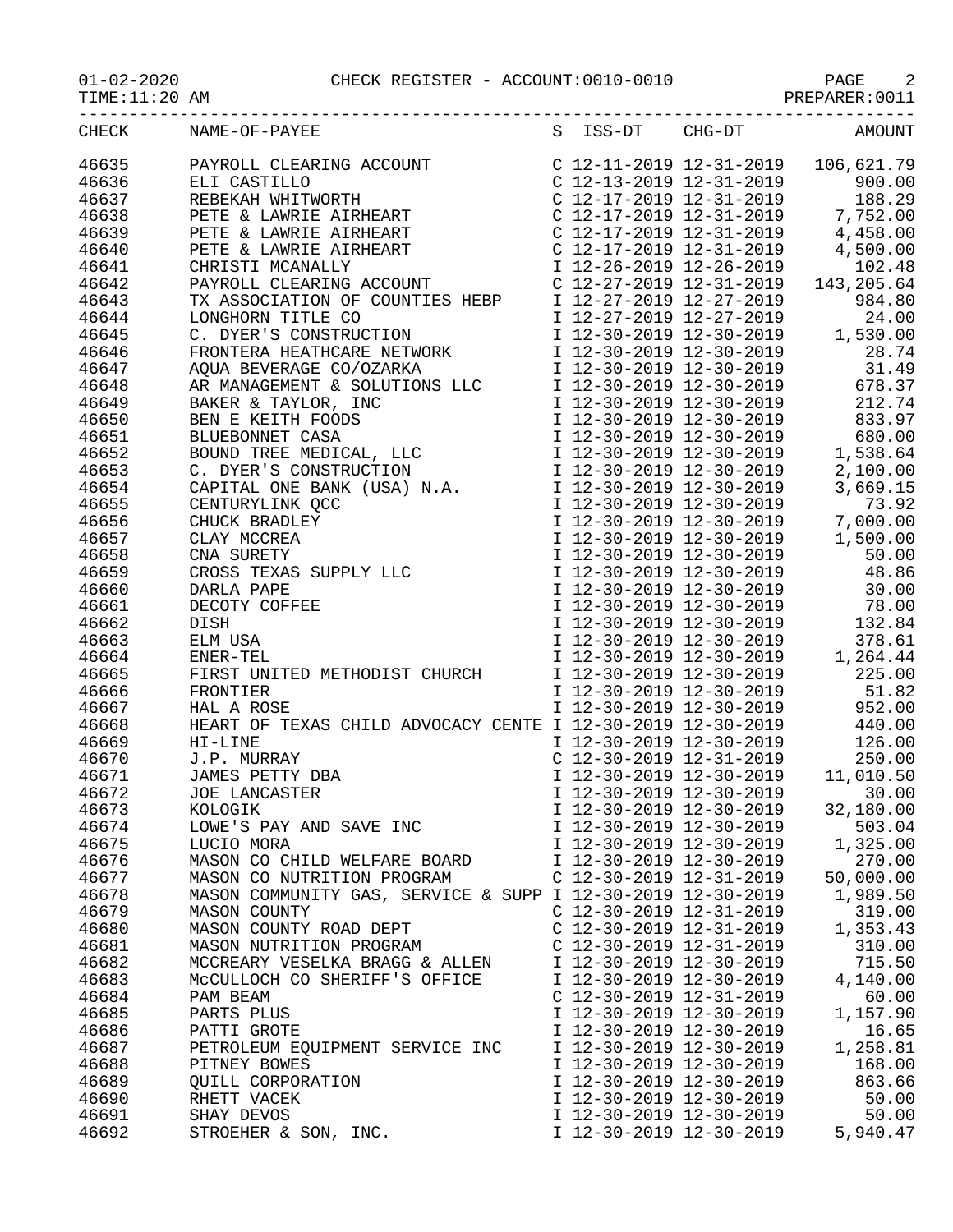01-02-2020 CHECK REGISTER - ACCOUNT:0010-0010 PAGE 3

| CHECK | NAME-OF-PAYEE                                         | S ISS-DT                  | CHG-DT                            | AMOUNT   |
|-------|-------------------------------------------------------|---------------------------|-----------------------------------|----------|
| 46693 | TCEO                                                  |                           | I 12-30-2019 12-30-2019           | 200.00   |
| 46694 | TEXAS SOCIAL SECURITY PROGRAM 1 12-30-2019 12-30-2019 |                           |                                   | 35.00    |
| 46695 | THE COMMERCIAL BANK                                   | $C$ 12-30-2019 12-31-2019 |                                   | 62.75    |
| 46696 | THE LIBRARY STORE, INC.                               |                           | I 12-30-2019 12-30-2019           | 30.11    |
| 46697 | THE PIATIGORSKY FOUNDATION                            |                           | I 12-30-2019 12-30-2019           | 500.00   |
| 46698 | THOMAS R STARKS                                       |                           | I 12-30-2019 12-30-2019           | 1,275.00 |
| 46699 | THOMSON REUTERS - WEST                                | I 12-30-2019 12-30-2019   |                                   | 279.00   |
| 46700 | USOXO                                                 |                           | I 12-30-2019 12-30-2019           | 146.50   |
| 46701 | VOLITA WILSON                                         |                           | I 12-30-2019 12-30-2019 35,894.02 |          |
| 46702 | ZESCH & PICKETT                                       |                           | I 12-30-2019 12-30-2019           | 1,845.00 |
| 46703 | CAPITAL ONE BANK (USA) N.A.                           |                           | I 12-30-2019 12-30-2019           | 140.69   |
| 46704 | CIRA/TX ASSOC OF COUNTIES                             |                           | I 12-31-2019 12-31-2019           | 72.00    |
| 46705 | <b>CTWP</b>                                           | I 12-31-2019 12-31-2019   |                                   | 206.42   |
| 46706 | FRONTIER                                              | I 12-31-2019 12-31-2019   |                                   | 45.05    |
| 46707 | <b>MASON SHORT STOP</b>                               |                           | I 12-31-2019 12-31-2019           | 92.23    |
| 46708 | TCEO                                                  | I 12-31-2019 12-31-2019   |                                   | 120.00   |
| 46709 | OUILL CORPORATION                                     | I 12-31-2019 12-31-2019   |                                   | 674.83   |
| 46710 | SCRIPT SHOPPE                                         |                           | I 12-31-2019 12-31-2019           | 44.66    |
| 46711 | XEROX CORPORATION                                     |                           | I 12-31-2019 12-31-2019           | 153.02   |
|       |                                                       |                           |                                   |          |